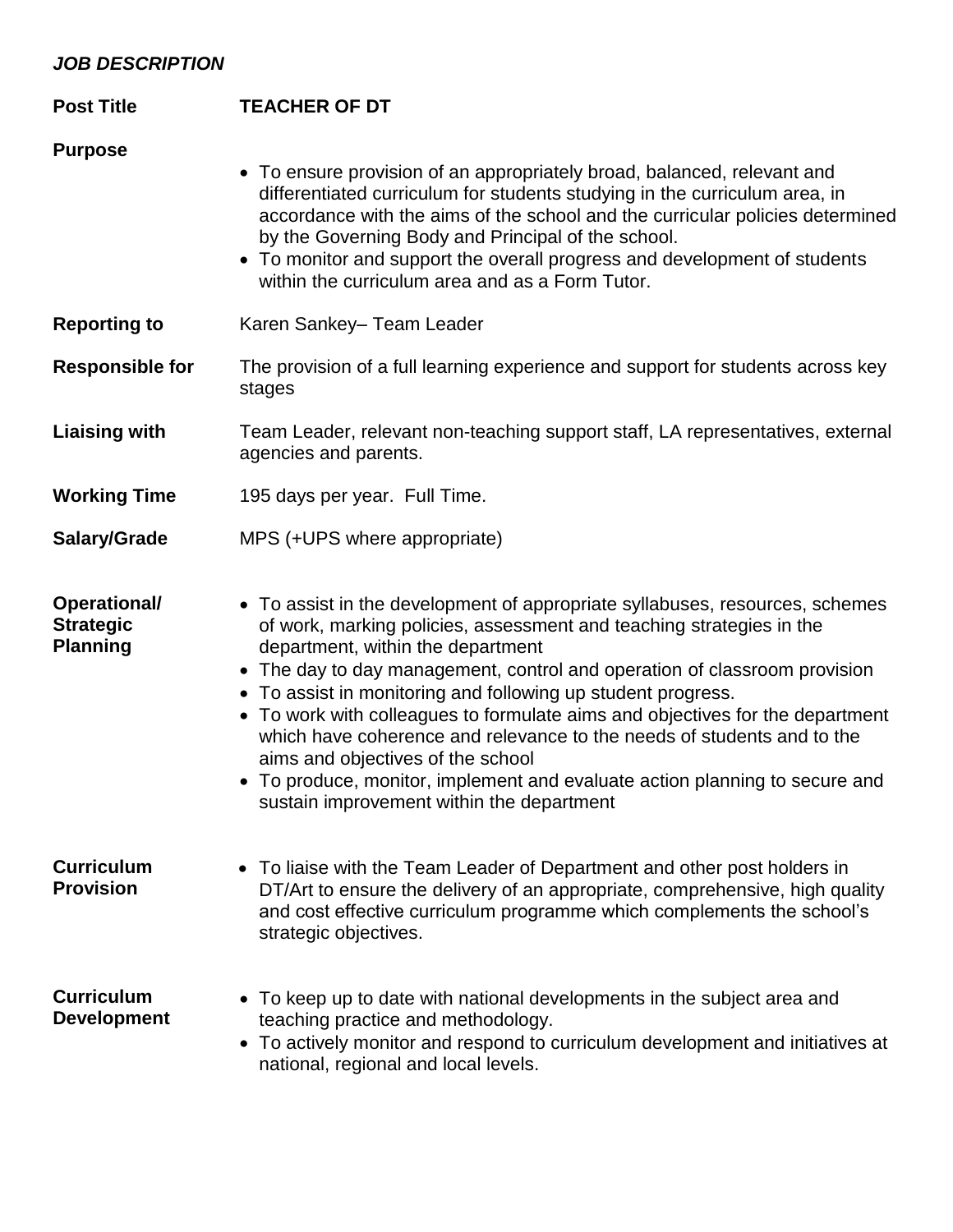## **Staffing**

| Deployment of<br><b>Staff</b>            | • To contribute to Performance Management<br>• To promote teamwork and to motivate staff to ensure effective working<br>relations.<br>• To ensure the effective efficient deployment of classroom support.<br>• To participate in the school's ITT programme where appropriate                                                                                                                                                                                                                                                                                                                 |
|------------------------------------------|------------------------------------------------------------------------------------------------------------------------------------------------------------------------------------------------------------------------------------------------------------------------------------------------------------------------------------------------------------------------------------------------------------------------------------------------------------------------------------------------------------------------------------------------------------------------------------------------|
| Quality<br><b>Assurance</b>              | • To ensure the effective operation of quality control systems.<br>• To assist in the process of the setting of targets within the department and to<br>work towards their achievement.<br>• To help to establish common standards of practice within the department and<br>develop the effectiveness of teaching and learning styles in all relevant<br>curriculum areas within the department.<br>• To contribute where necessary to the school procedures for lesson<br>observation.<br>• To implement school quality procedures and to ensure adherence to those<br>within the department. |
| <b>Management</b><br><b>Information</b>  | • To assist in the use of analysis and evaluation of performance data.<br>• To produce reports within the quality assurance cycle.<br>• To assist in the production of reports on examination performance, including<br>the use of value-added data.<br>• To assist in the identification of exam entries within the department.                                                                                                                                                                                                                                                               |
| <b>Communications</b>                    | • To help ensure that all members of the department/curriculum area are<br>familiar with its aims and objectives.<br>• To ensure effective communication, as appropriate, with the parents of<br>students.<br>• To liaise with partner schools, higher education, Industry, Examination<br>Boards, Awarding Bodies and other relevant external bodies, where<br>appropriate.                                                                                                                                                                                                                   |
| <b>Management of</b><br><b>Resources</b> | • To assist the Team Leader to identify resource needs and to contribute to the<br>efficient/effective use of physical resources.<br>• To co-operate with other departments to ensure an effective sharing of<br>resources to the benefit of the school and the students.                                                                                                                                                                                                                                                                                                                      |
| <b>Pastoral</b><br><b>Systems</b>        | • To help to monitor and support the overall progress and development of<br>students within the curriculum area.<br>• To help to monitor student attendance together with students' progress and<br>performance in relation to targets set for each individual; ensuring that follow-<br>up procedures are adhered to and that appropriate action is taken where<br>necessary.<br>• To act as Form Tutor and carry out the duties associated with the role<br>• To contribute to PSHCE, citizenship and enterprise according to the school<br>policy.                                          |